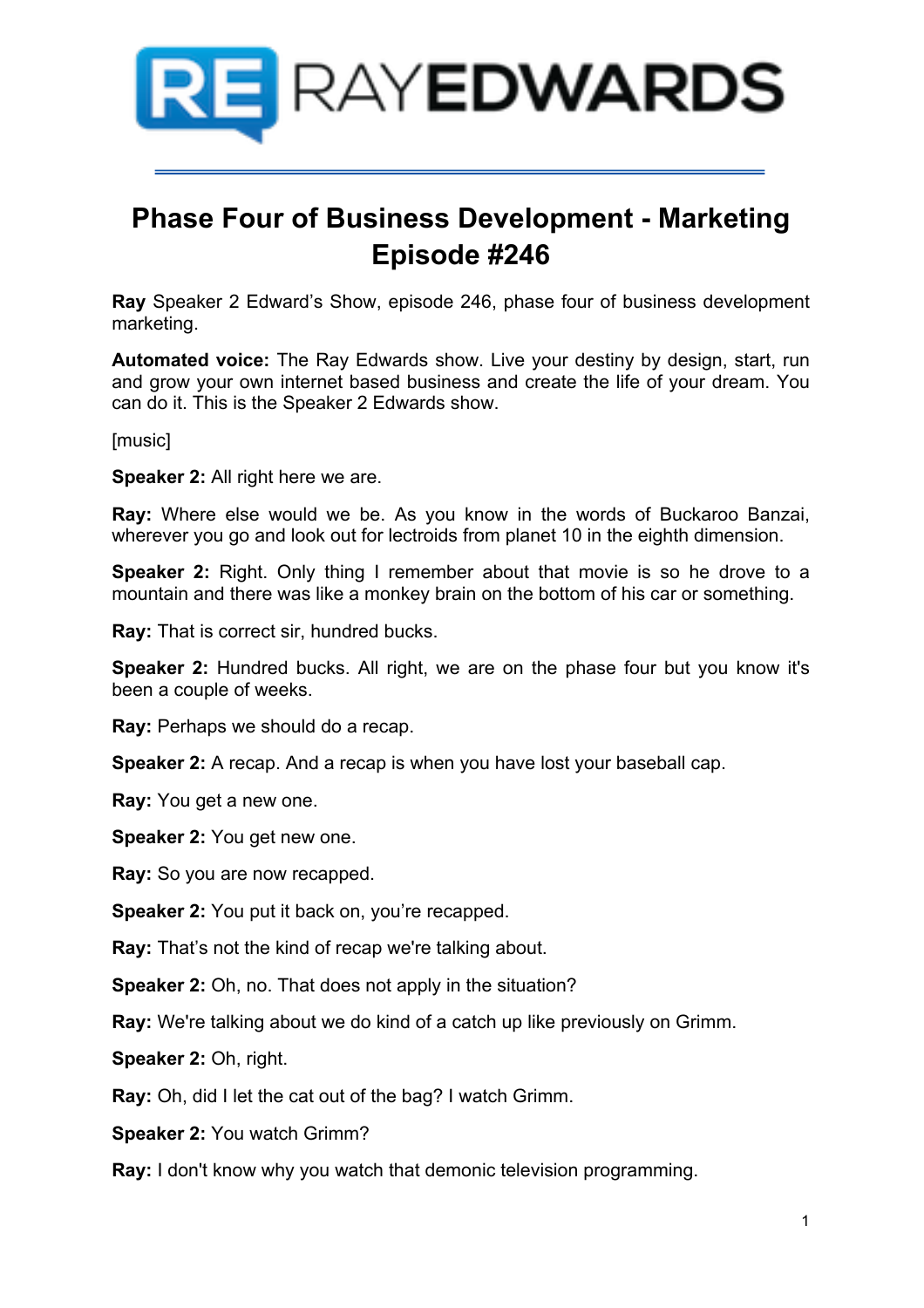**Speaker 2:** Also watch The Walking Dead which is-

**Ray:** Those things are of the devil.

**Speaker 2:** That's a stressful show let me tell you.

**Ray:** It is a stressful show because what's up with Negan?

**Speaker 2:** What is up with Negan?

**Ray:** Or as I would like to call him bad man.

**Speaker 2:** Who had the unfortunate meeting with Lucio?

**Ray:** Oh, man. It is making me nervous just thinking about it.

**Speaker 2:** I know you're just thinking about it. [laughs]

**Ray:** Okay. That is not what we're here to talk about.

**Speaker 2:** No. What's the first phase of any business development dad?

**Ray:** But I believe the first phase of any business development is thinking about the problem, the pain and the person you are serving.

**Speaker 2:** Oh, that makes sense.

**Ray:** Because otherwise why would they have any interest in you?

**Speaker 2:** And who do you know who you're talking to?

**Ray:** And how do you know where it hurts for them?

**Speaker 2:** How are you giving them a solution -- what are you solving for them? You got to know those things.

**Ray:** So, let me ask you, let me counter with the question of my own Shawn. What is phase two of the development of any business?

**Speaker 2:** Phase two is building on Phase one, which is why you have to do them in order.

**Ray:** Really? So you can't do them out of order?

**Speaker 2: No, because that's called what?** 

**Ray:** Out of sequentialism.

# **Speaker 2:** Yes.

**Ray:** By the way credit where credit is due Armand Morin came up with that idea. You can find him @armandmorin.com. A-R-M-A-N-D-M-O-R-I-N.com.

**Speaker 2:** Sometime. It's sometime.

**Ray:** I'll put a link in the show next time.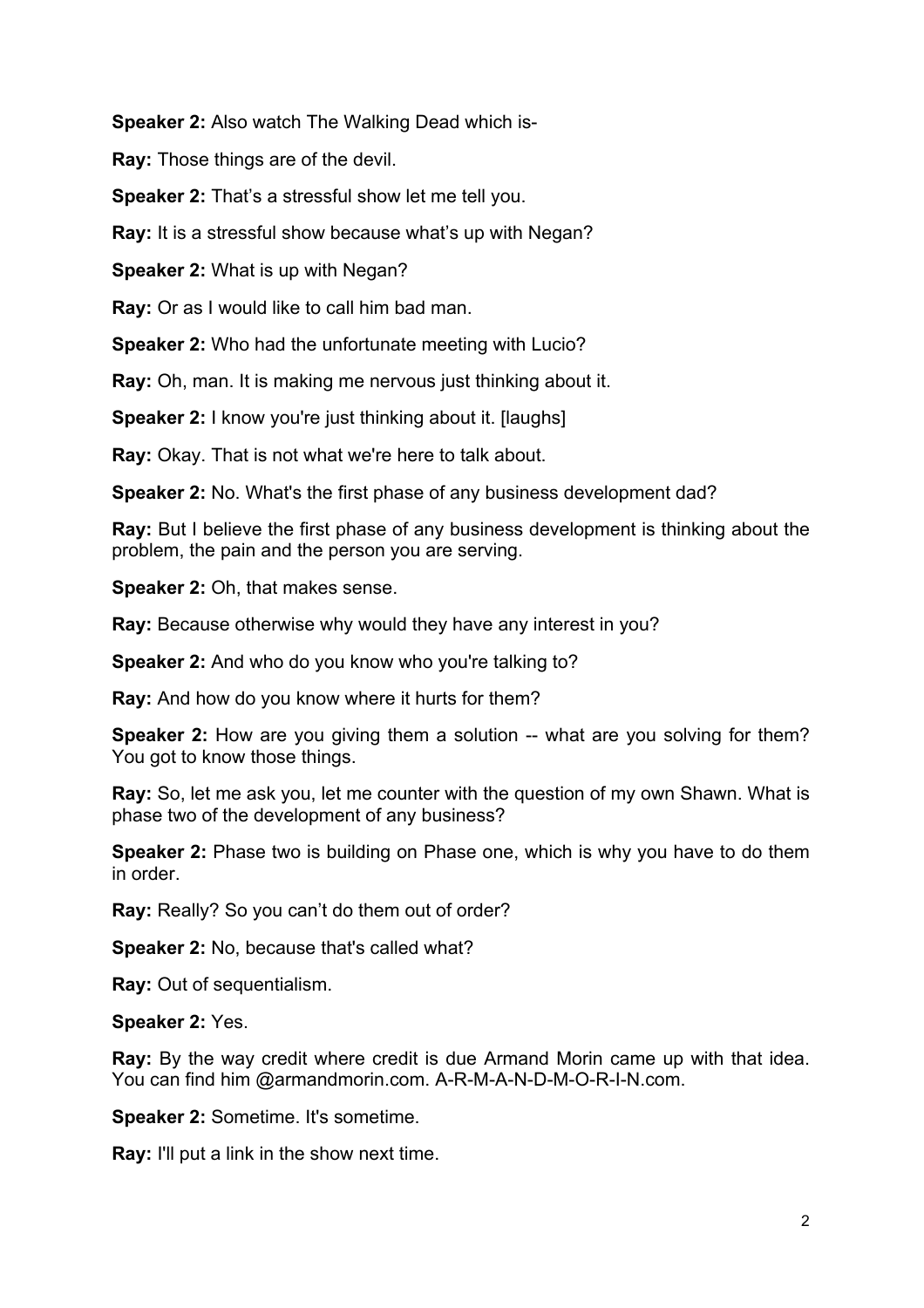**Speaker 2:** There you go.

**Ray:** Or whoever does the show notes will put the link in it. Take not.

**Speaker 2:** Take note. Phase two is basically how you are -- it's your product. It's about how you're solving this person's problem. How are you alleviating the pain? This is the stuff -- How best are you delivering that solution? Will people get more out of it If it is a course, personal coaching, is it a physical product that they can buy? You need to figure out what's the best and fastest and easiest way to help people alleviate the pain of their problem.

**Ray:** This really makes sense that we did phase one first.

**Speaker 2:** Yes, because a lot of people will start thinking about this great idea for a product but they won't do any -- what other people would call phase one is market research. Which is just boring.

**Ray:** They make the mistake of falling in love with their product instead of falling in love with their customer.

**Speaker 2:** Customer and what the customer needs. Exactly. You need to do phase one before you develop the product.

**Ray:** And then?

**Speaker 2:** Then we come to phase three. What's phase three again?

**Ray:** That is copy.

**Speaker 2:** Or your messaging.

**Ray:** How do you talk about your product and how it solves their problem and addresses their pain and it speaks directly to the person, so that they want to buy and they realize that your product is the answer to the problem, it's the solution to their pain.

**Speaker 2:** This is what we just did at Copy Writing Academy. I guess by the time people listen to this a few weeks ago Copy Writing Academy live is we helped people draft their message. That's what they came to do. Once you understand to whom you're talking, the problem that you're solving and you're talking about it in the language that they can understand it and you write out your whole message in the copy campaign. Well, then you have the bedrock for every piece of communication and marketing which?

**Ray:** Is the topic of this week's episode.

**Speaker 2:** Phase four.

**Ray:** Phase four marketing coming up next.

**Automated voice:** Putting first things first and creating prosperity with purpose. This is spiritual foundations.

**Ray:** Just to continue on a scene, last week on spiritual foundation I talked about just loving people and not judging them and not feeling like as a follower of Jesus I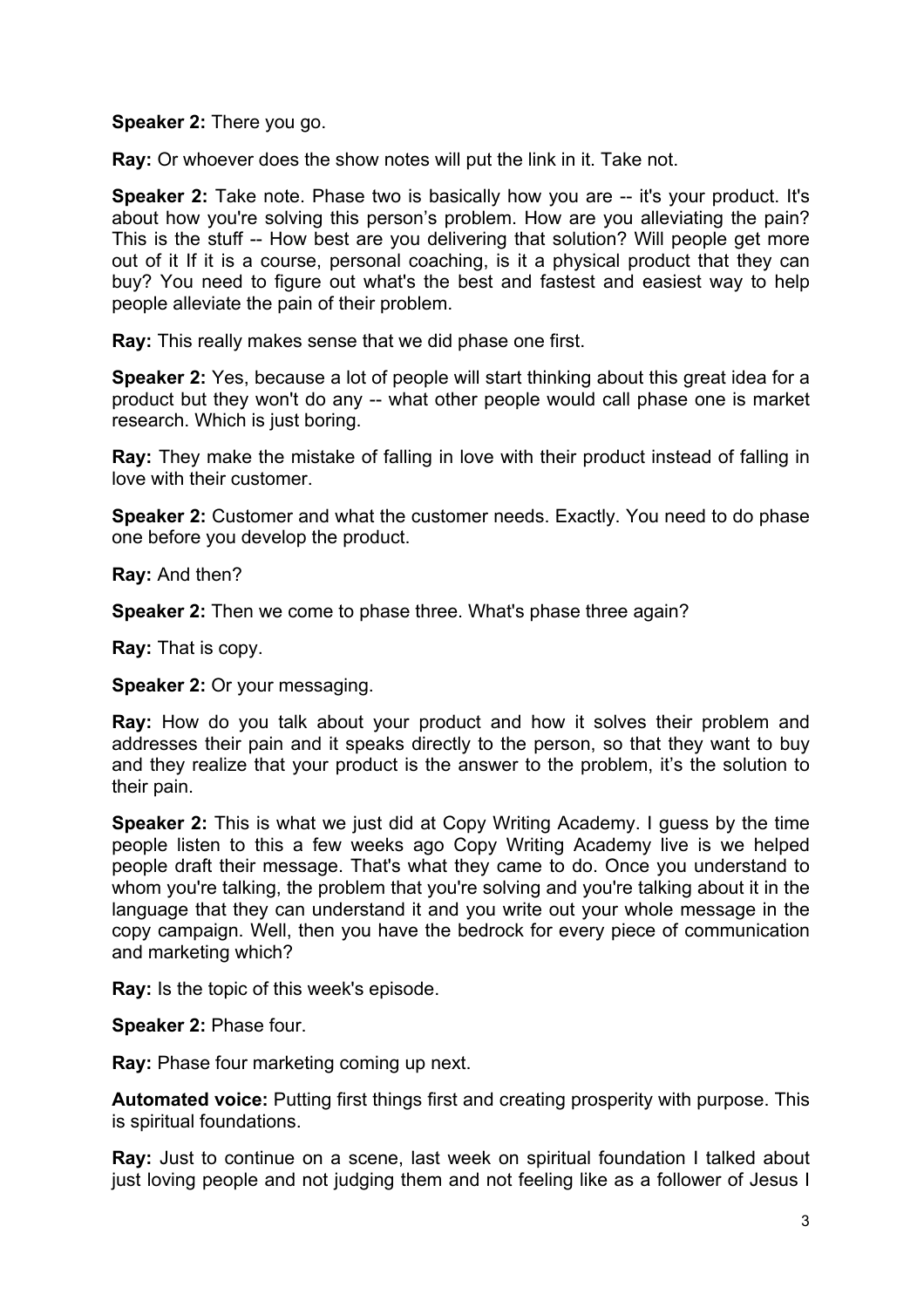don't feel like it's my job to tell people what they have to believe. Or how they have to vote or how they have to live or any of those things. It's just my job to love people and demonstrate God's love in the world and I can do that either explicitly by saying it. Or implicitly through my actions.

So, there's another scripture that I wanted to reference it. I could have brought up last week but I decided to save it to this week because too many Bible verses might drive people away. But just enough Bible verses work just perfectly.

**Speaker 2:** There you go.

**Ray:** 1<sup>st</sup> John 4:11-12 say's, "Beloved if God so loved us, we also ought to love one another. No one has seen God at any time. If we love one another God abides in us and his love has been perfected in us." John goes on to say if anyone hates his brother and doesn't love his brother then says he follows God he's a liar. Basically is what John says.

**Speaker 2:** John has some pretty-

**Ray:** Radical.

**Speaker 2:** When in his gospel's gospel but in his letters they can be pretty harsh.

**Ray:** It basically says-

**Speaker 2:** If you are a believer you do not sin. What?

[crosstalk]

**Ray:** Wait I have a question, do you have time for Q and A? And it says if you don't love people then you're not of God.

# **Speaker 2:** Right.

**Ray:** So, as my third grade math teacher used to say, "A word to the wise is sufficient."

**Speaker 2:** Can I just pop in here and maybe.

**Ray:** Yes, Sure. Please do.

**Speaker 2:** Expound a part of a point. I think what some people are afraid of when they hear people just say just love, just love people, is that well, there is a place - are we also supposed to confront people and tell them that there's a better way and **[unintelligible 00:06:52]**.Yes there is a place for that but I just want to put the stipulation out there that unless someone has given us explicit -- this is my personal creed.

Unless someone has given me explicit permission to speak into their lives about their lifestyle choices, I don't presume to have the right to do that. I goes back to, I can't remember the address so I'm going to butcher the verse where it says, the holy spirit convicts the world of sin, the believer of righteousness, I can't remember that exactly.

**Ray:** And the devil because the rumor of this world has been judged.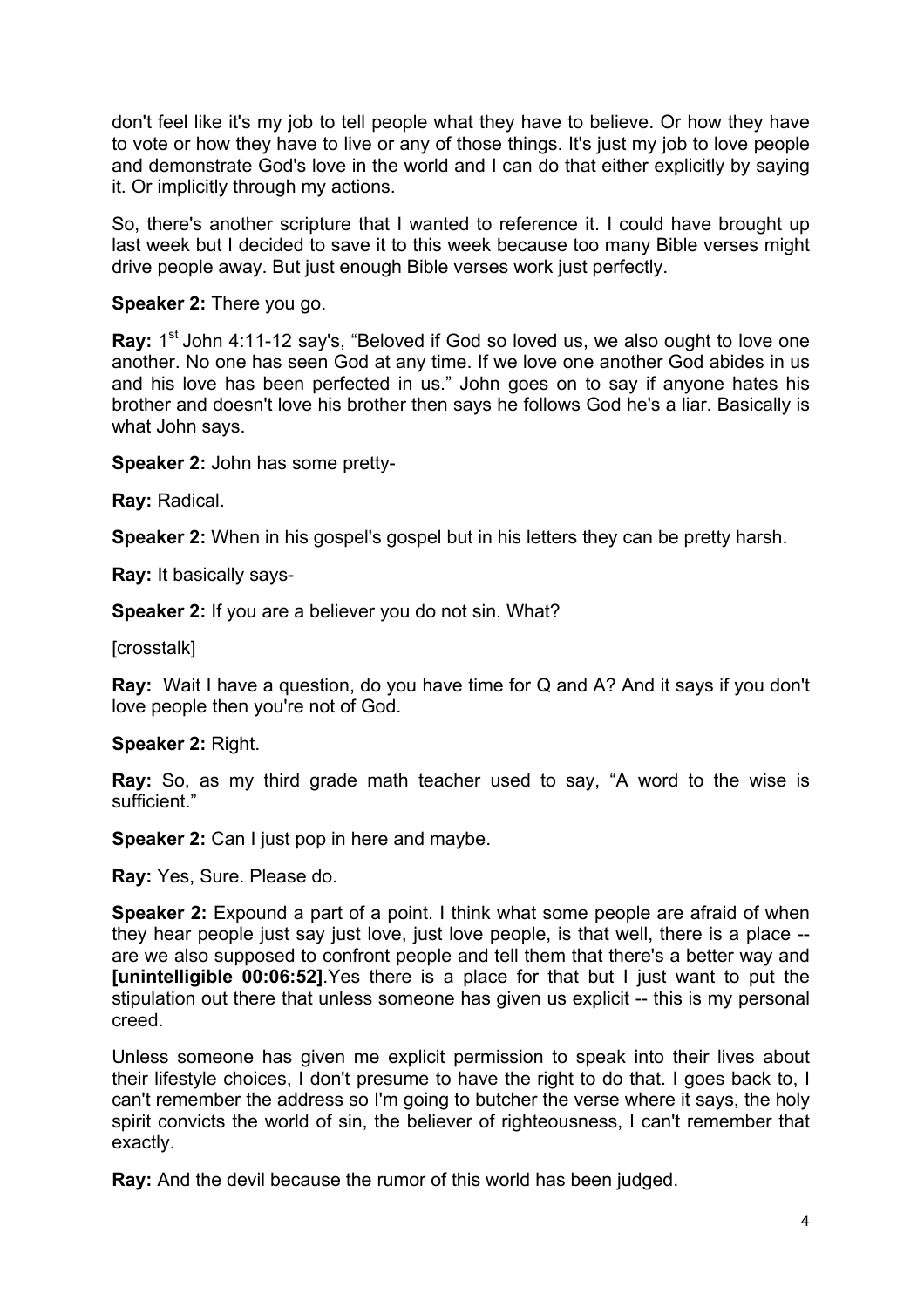**Speaker 2:** And you know the interesting point there is that A; he doesn't convict believers of their sin. He convicts them of their righteousness.

**Ray:** What?

**Speaker 2:** Which basically-

**Ray:** That's not what my preacher taught me.

**Speaker 2:** Yes, I know. Which is basically saying when God convicts you it's like, "Hey you're too awesome to be doing that remember you're righteous."

**Ray:** My friend Frank Viola says he doesn't convict us, he gives us illumination.

**Speaker 2:** But even going to the word convict because he convicts the world of sin. There's a difference between condemnation and conviction. Conviction is just pointing, "Hey, you're on the wrong road and that road leads to a bad place. Condemnation is, you're a bad person because of your choices.

**Ray:** And you're going to be punished.

**Speaker 2:** And you're going to be punished for it. I know many, many stories where Christians -- I've heard many stories where Christians they just take it it's my responsibility to love. If people give me permission to speak into their lives that's when I'm going to but otherwise, I'm just going to love and Holy Spirit does the crazy redemptive work in their life and they didn't have to do anything to support them.

**Ray:** What a relief to know that I'm not responsible for other people's choices.

**Speaker 2:** Right.

**Ray:** It's a lot less stressful.

**Speaker 2:** I just wanted to append that so people didn't think that we were just like-

**Ray:** Saying that, "Do whatever."

**Speaker 2:** "Do whatever, we don't care. It's all good." We just want to love people.

**Ray:** We do just want to love people and we want to do our jobs and we don't want to do what our job is not.

**Speaker 2:** Correct.

**Ray:** That's how it goes.

**Automated voice:** Now simple hugs that make life cheaper, easier and faster; Ray's tip of the week.

**Ray:** That's just how we roll.

**Speaker 2:** That's how we roll.

**Ray:** A friend of mine was asking for some advice on his book landing page recently and I was all set to write him a big sales letter as a favor.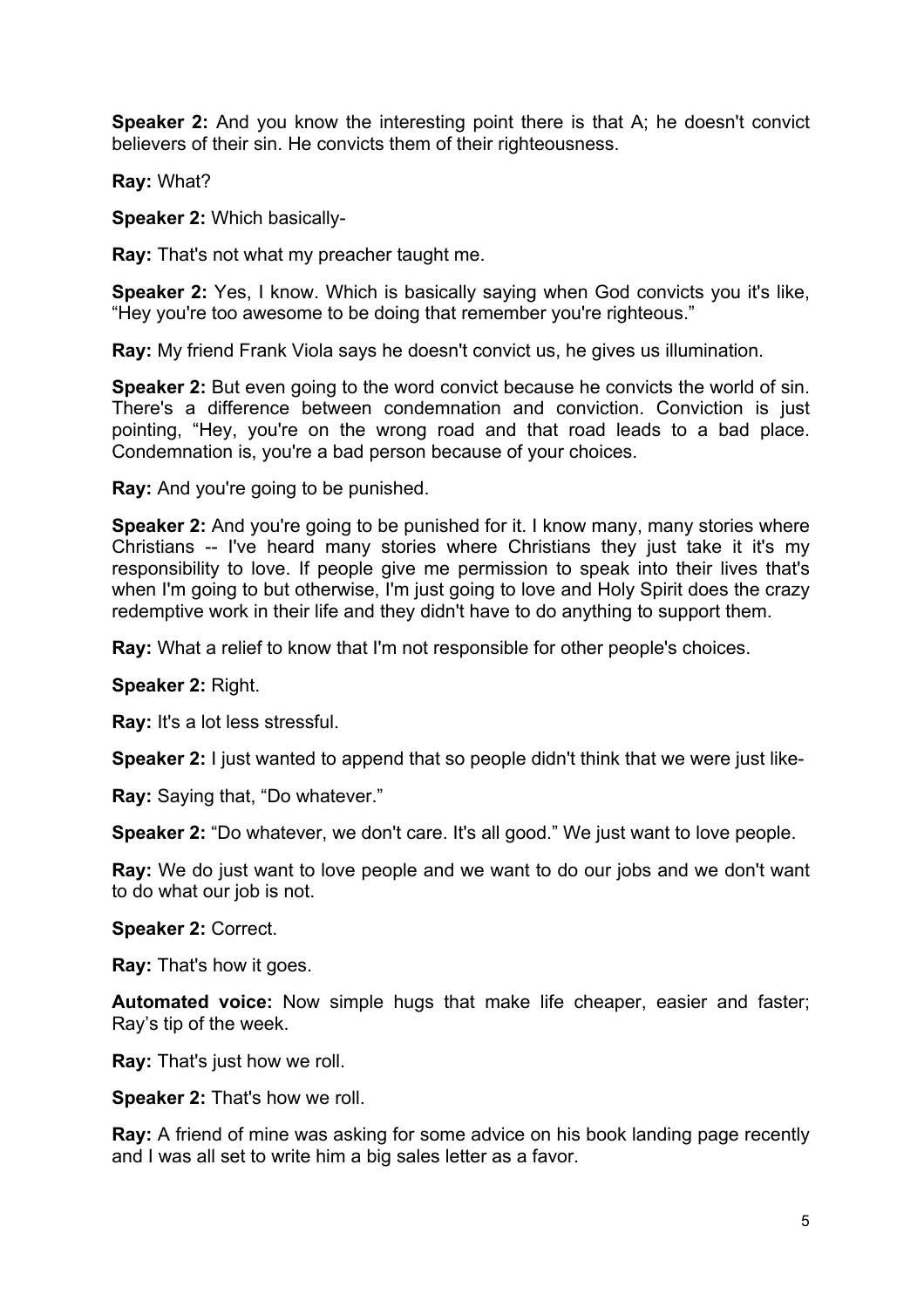**Speaker 2:** As a like a what? Hundred and fifty thousand dollar favor? [laughs]

**Ray:** Right and I realize the error of my ways. Then I realized even more that I started from him to say that this is what I need. He just a buddy of mine and I realized that's not what you need. I got thinking about all the authors who do not know how to promote their book properly and I have a resource for you that you're going to thank me for.

It's created by a friend Chad Cannon and you'll find him at chadwickcanon.com. The link is in the show notes. Specifically I'm going to give you a link to his book landing pages e-book and it's free. It's an e-book about how to create a book landing page that'll help sell your book for you. He's got the 11 quick Essentials that all effective book landing pages must have. He'll show you how to make your landing page a branded experience that effectively sells books. What a concept.

And you'll discover the secret must do's for engaging viewers and converting sales. This guy knows what he's talking about. Listen to the people he's worked with, Dr. Henry Cloud, Lysa Terkeurst, Michael Hurst, Donald Miller and Bob Goff are among his clients. This kind is what he's talking about when it comes to selling books. Check out the show notes you can find them at rayedwards.com/2-

**Speaker 2:** 46.

**Ray:** 46. Thanks, I couldn't find it.

**Speaker 2:** No problem.

**Ray:** /246 that's the address.

**Automated voice:** And now our feature presentation.

**Speaker 2:** These podcasts are professional. We are professionals.

**Ray:** We are professional pod-casters.

**Speaker 2:** Yes.

**Ray:** We do this for free.

**Speaker 2:** [laughs] We're on to the fourth phase of our business development and I really think this is where the out of sequentialism really shows itself.

**Ray:** Because this is where people want to start.

**Speaker 2:** Yes.

[crosstalk]

**Speaker 2:** Before they've even build a product,

**Ray:** Before they even know who their audience is, before they know what the problem or the pain is-

**Speaker 2:** Before they know how to best offer a solution and before they know how to craft the messaging and copy for that product.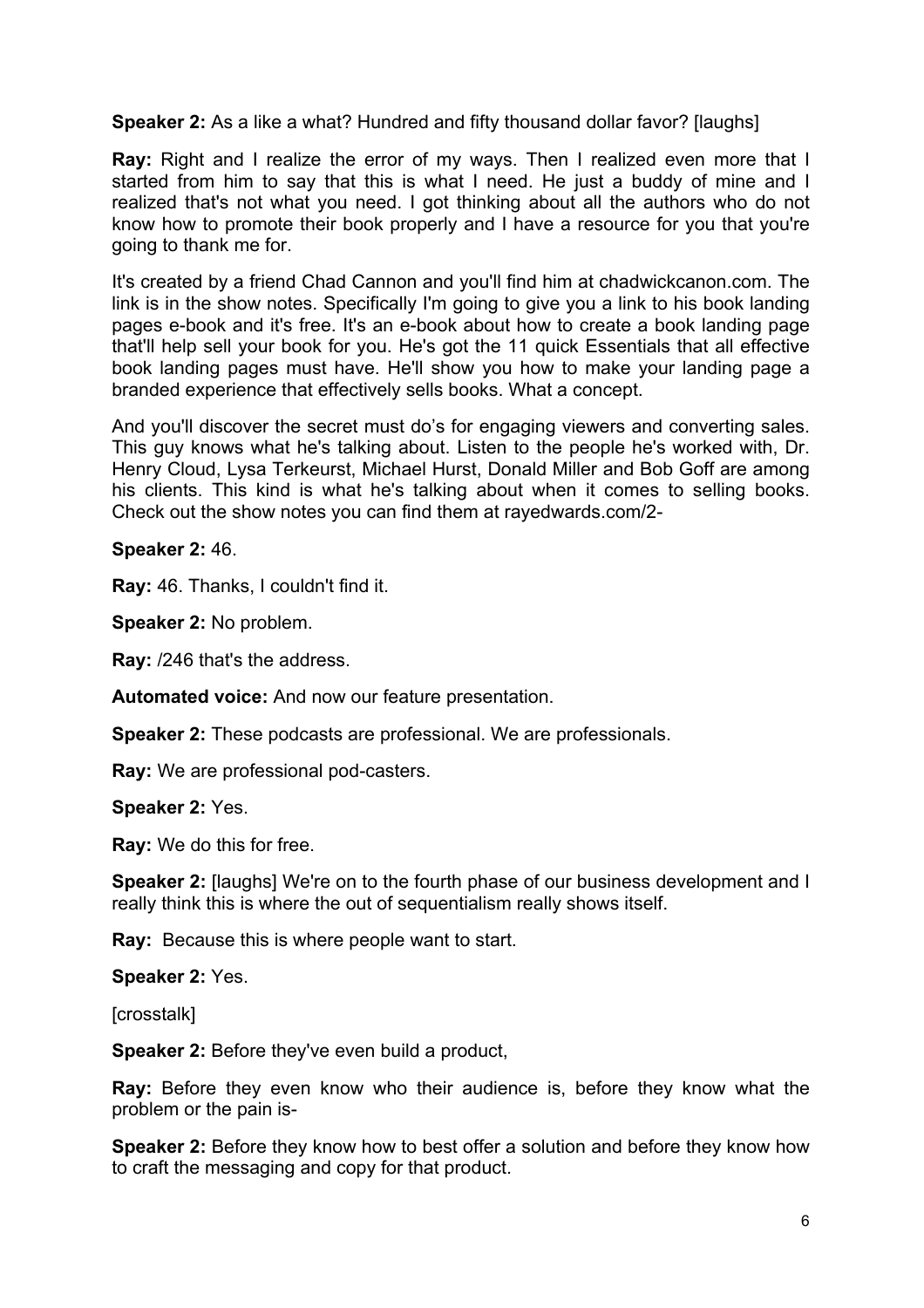**Ray:** As they go right to, "How do I do Facebook ads?"

**Speaker 2:** Right. How do I grow my email list?

**Ray:** Well, not by starting here, that will be part one. That's out-of-sequence.

**Speaker 2:** That's out of sequence. That's why we think these phases are so helpful. It just lays out a road map of-

**Ray:** How often have been working with people in small groups or in consultation and we've listened to them say, "Well I need to work on this and this is my problem." Then we have to say to them, "What are you even trying are trying to do?" That's a phase four-

**Speaker 2:** That's a phase four question.

**Ray:** And you are in phase one. That's not going to work.

**Speaker 2:** Let's just go back to what we talked about at the beginning of the episode. If you haven't figured out even your messaging, we talked about the messaging being the bedrock of your marketing. You can't use -- I mean you can if you're lucky. You might just be lucky.

**Ray:** And that could be the worst thing that happens to you. You could be lucky one time

**Speaker 2:** And you think, "I don't need to do this."

**Ray:** This is how you do it.

**Speaker 2:** Who are the ads going to? How do the ads look? What language do you use? How are you talking about the problem and your solution? All of this stuff.

**Ray:** Well and who is a good person for me to bring into my Marketing System? Because you could spend a lot of money bringing a prospect, who is not right for your offer and who for whom your offer is not right.

# **Speaker 2:** Yes.

**Ray:** That doesn't help anybody.

**Speaker 2:** No. We had some people even at our Copy Right Academy live; we had some people -- we work through some exercises on this. We had people share, they were like, "I realize that we were Building products, writing books and we had given almost no serious thought to whom we were writing.

**Ray:** And this is not just a question for beginners or brand new business people. We had a discussion this morning at a meeting at the coffee shop, which is where we have our best meetings. About this copy that they were working on for a project of ours and we really debated for quite some time about who is the person we're talking to hear.

**Speaker 2:** It could have gone either way.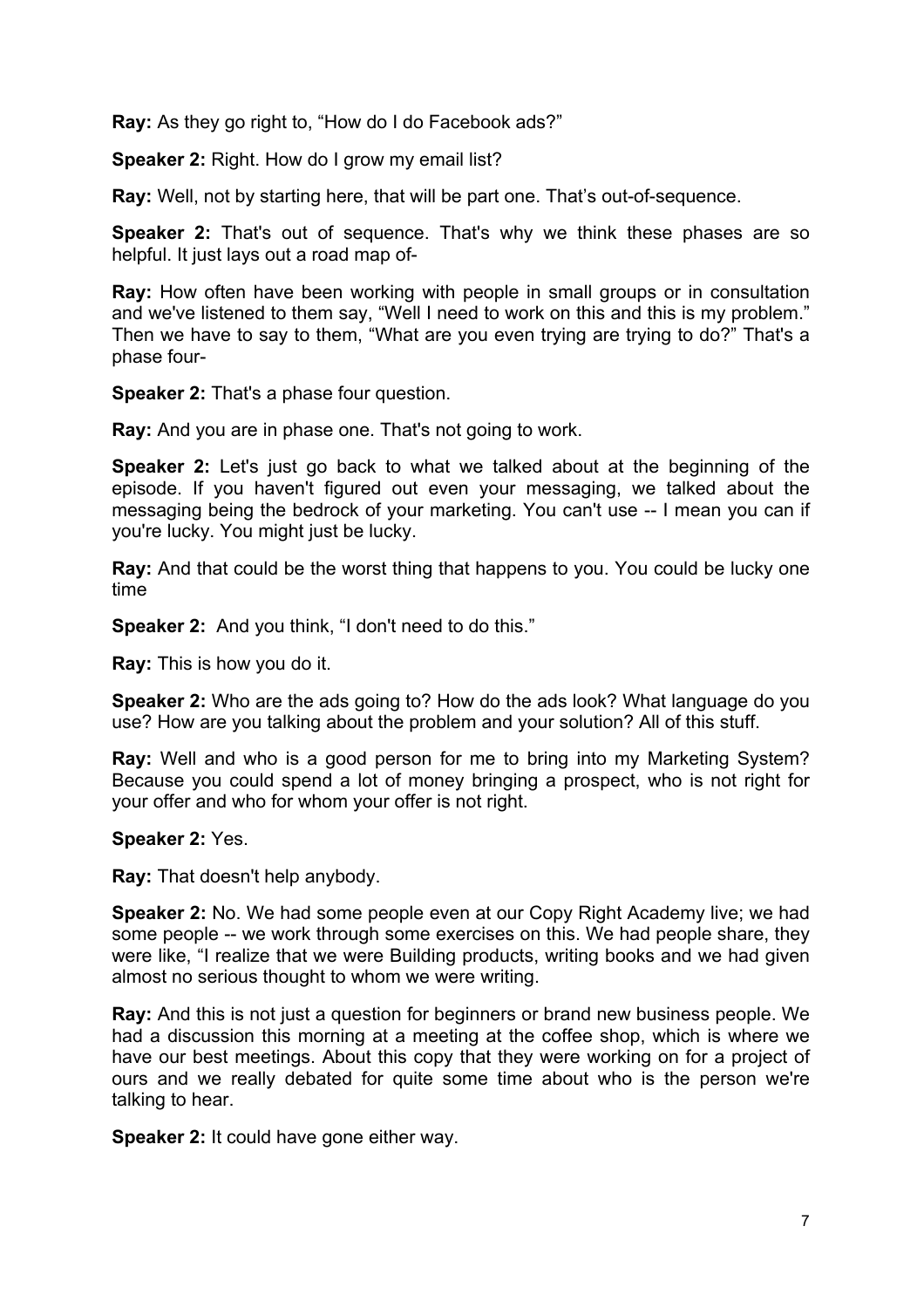**Ray:** Don't just don't just think it's you that's an experience. It's really taking the appropriate amount of care to think carefully about your marketing and make sure you covered all the bases and phases one, two and three before you move on to phase 4 activity.

**Speaker 2:** We have in the past skipped the past formula because we thought we were good enough.

**Ray:** Yes, we did. We thought well, we got this.

**Speaker 2:** We got this.

**Ray:** Then we had -- embarrassingly, we had somebody say, "Did you even run this through your own system?"

**Speaker 2:** Maybe.

**Ray:** No, we didn't.

**Speaker 2:** No, you are not going to admit that, do you? [laughs]

**Ray:** But it's not uncommon. I know people who teach certain things and you go look at their websites and you realize they are not doing that.

**Speaker 2:** I wanted just to go back to say that every time that we've stepped back and gone, "Okay, let's actually run this through our own formula," it's always like 10 times better.

**Ray:** At least without fail.

**Speaker 2:** Okay, we shouldn't cut corners.

**Ray:** We're not so good that the rules don't apply to us. The thing to remember I think is, when you get to this point you do need to build a marketing system now. At first going to be episodic, you're going to be testing things and experimenting but eventually you need to build a system. A marketing system is this; it is a reliable largely automated system that brings in a steady stream of affordable leads for your business.

By affordable we mean that, it cost you less to obtain the leads than the money you make from the leads.

**Speaker 2:** Yes. Given your scenario, sometimes your goal of a certain campaign maybe just to break even, because your goal is just to build your email list but still-

**Ray:** But you're thinking in terms of the lifetime value of a customer. My average customer if there with me for a year they're going to spend \$1,400. Well, theoretically I could spend \$1,399 to obtain that customer. That's shaving it a little too close to my taste.

# **Speaker 2:** Just a little bit.

**Ray:** But you see how that works. You got to know the math. At some point the math does come into this. I think the big distinction for me is first you need to make sure you're setting up a system or you're at least assembling the pieces that will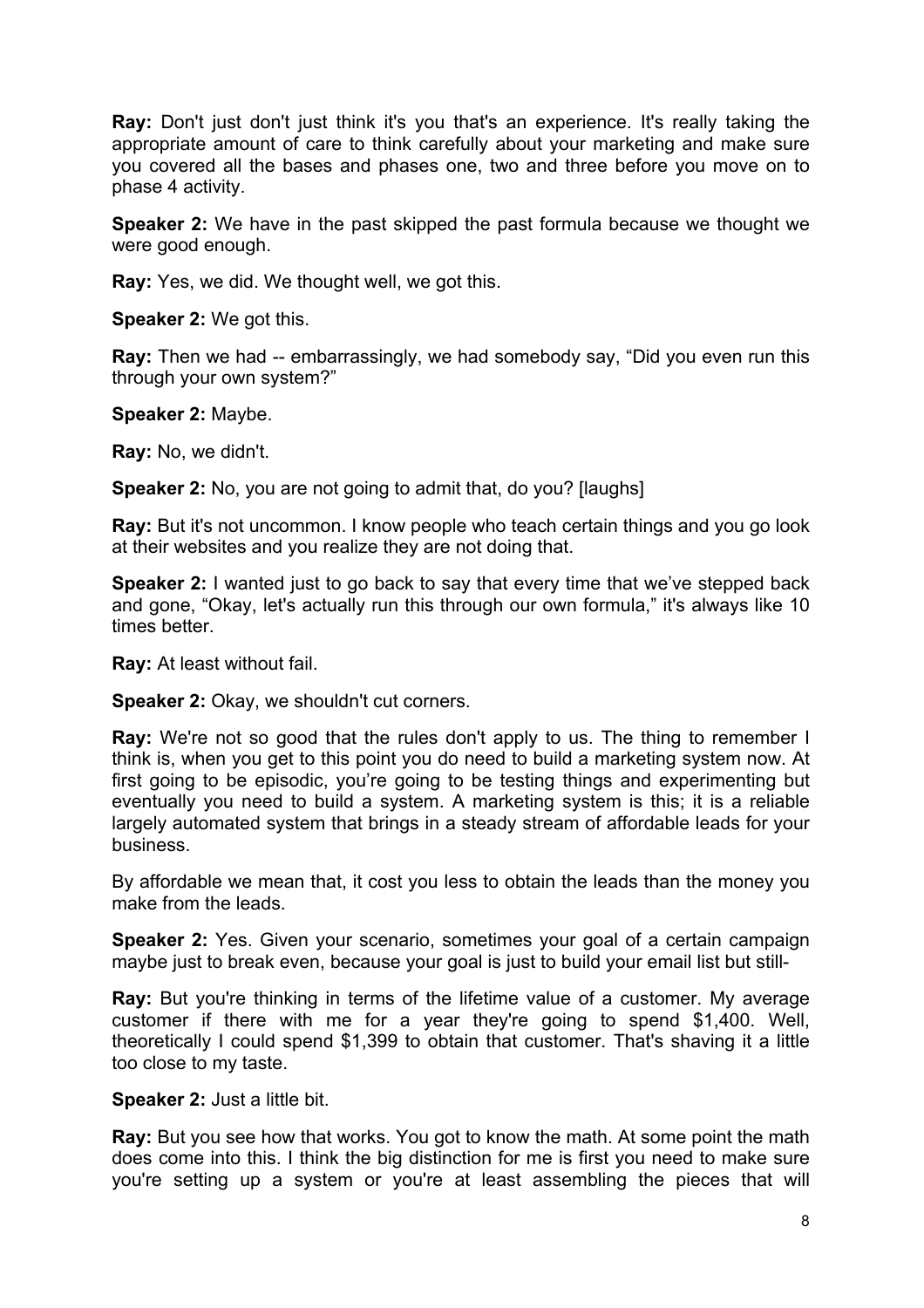eventually become your system. Then you need to keep track of it but this is really a case of strategy first, tactics second.

**Speaker 2:** This becomes so much easier once you've done phases one, two, three because now you don't have to think about, "What are my ads going to say? Who am I targeting to?" You have a pretty good concept of that.

**Ray:** Phases one, two, three are strategic and nature. Then phase four is very tactical. It includes things like once we get to this point and we've been all the other steps and we begin working on our marketing, it's like, let's go through some of the things will be working on.

**Speaker 2:** Where are these people hanging out? The people that we're trying to target with our ads and our marketing.

**Ray:** Are we getting our communication to them online and through certain sites.

**Speaker 2:** It is going to be different for every market because some people --Facebook is going to be a perfect place to advertise and other people, that's not good -- you're not going to get the most bang for your buck there.

**Ray:** For other people it could be direct mail. We had a person at our coffee writing Academy live, there making a stone of money sending postcards.

**Speaker 2:** You had success with the clients and I can even see how it would be useful for people like in town with brick and mortar stores to invest if it's right for them in radio ads.

**Ray:** Talk radio is a great opportunity for some business

**Speaker 2:** For some.

**Ray:** You've got to do the strategic work that we talked about first. The first three steps or phases because if you don't you could waste a lot of money on a medium that's not appropriate for your audience.

**Speaker 2:** Well, one of the reasons too when people are coming our workshops in advance, we tell them we're going to help them build their sales and marketing systems. Sometimes we have to gloss over this part because we've had to do all the hard work of phases one, two, three of the messaging and a copy and stuff. It seems like we're giving broad overview strokes here. It's because it's so specific to each person and their business to who they're talking, the age range, the gender, the profession all those sort of things.

Where you going to place these ads? Where are you going to place this material? It's so specific. It's hard to give a step-by-step playbook for everyone to follow.

**Ray:** It starts with the first three phases and knowing who your people are and what they're pain is and how do you reach them? Where do they typically as you put it hang out? Where will you find them congregating? What do they read? What do they watch? What I listen to and how can you get messaging to them that attracts their attention and brings them into your Marketing System?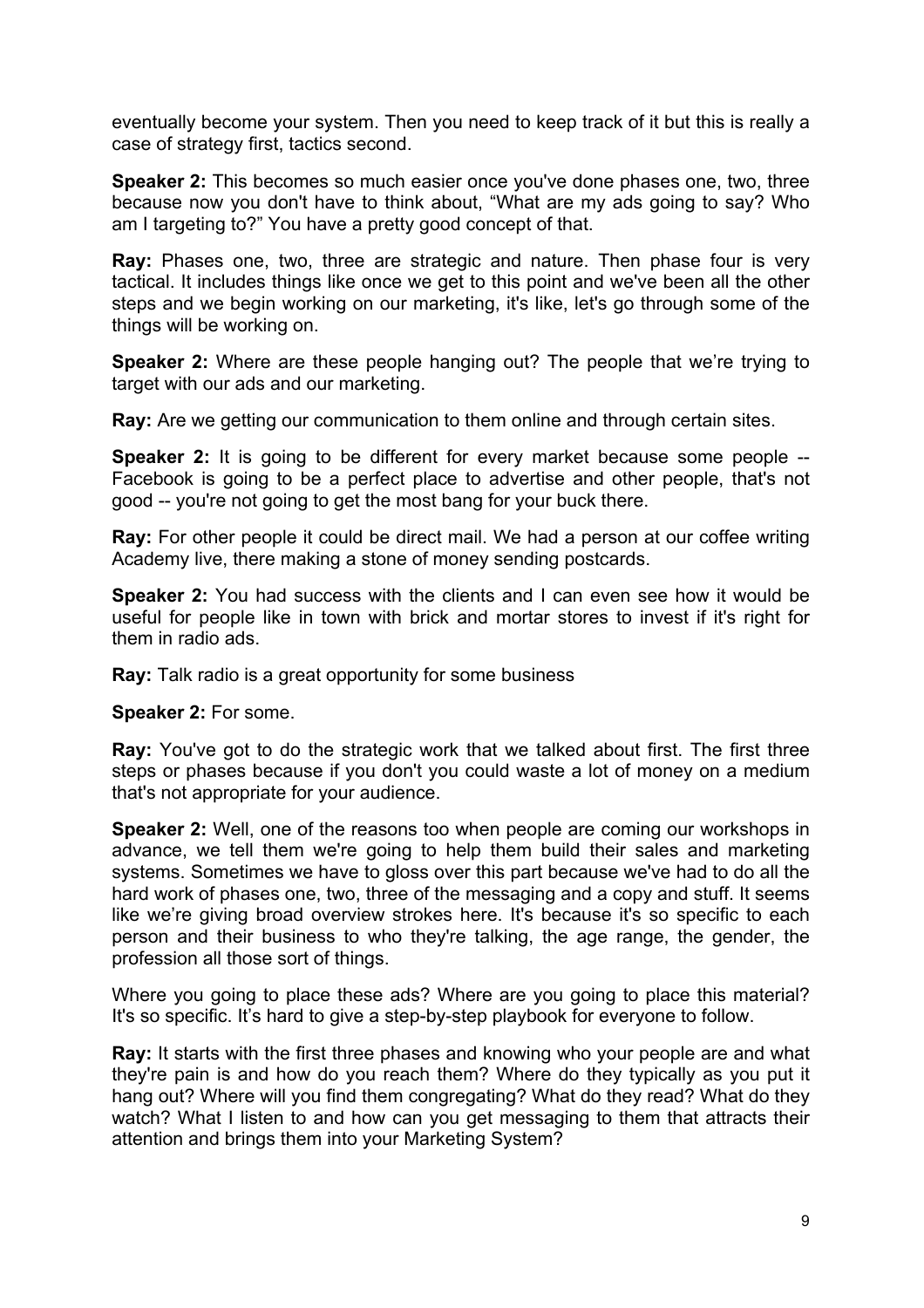Then you got to figure out well, are these people going to respond better to talk radio or to learning page on the Internet or to an email or to a postcard or to heaven forbid those sales letter sent in the mail, in an envelope. Crazy but that still works.

**Speaker 2:** It really depends and I think as we have read now here, you have to develop your own overall strategy about where your marketing is going to land, where it's going to be, how much you're going to spend each month. Again I feel like we're beating a dead horse here but it's because we counter so many people who try to jump here first.

That stuff becomes so easy if it becomes nuts and bolts. It becomes how do I just make the Facebook ad program work? Or what is my Facebook ad looks like because you already know that?

**Ray:** Who is going to be looking at my Facebook ad?

**Speaker 2:** Because you will to be able to pull that language from your sales letter.

**Ray:** Why would they be interested in what I had to say?

**Speaker 2:** Exactly you're going to pull that information from your sales letter, which you already written, which has all of this information built into it.

**Ray:** Just like I mentioned earlier we had that meeting today we were talking about, who is our person that we were targeting with this copy. We were talking about ad campaigns. One campaign we were looking at was a Facebook campaign with a little better ad and we realized we need to know who is going to be looking for this and what is it that I want? We talked about making one particular call to action versus another particular call to action.

I know I'm being vague again but until you know the first part, you can't know the first, second and third part you can't know how to do phase four. It will not work for you.

**Speaker 2:** And this is why I think as we've encountered as I've been working with **[unintelligible 00:19:10]** for almost three years now. I counter so many people who get stuck here in their problems in their businesses because they haven't done the hard work first. This part seems like this is what I see when I go online and I am signing up for other people's products and courses I see their ads and their landing pages in their emails and so I want to start doing that. It's just a big mess.

**Ray:** That is a huge insight because that is what happens to people. They see this from other people and they think, "Well, I'm just going to do the same thing they're doing," and they don't have the foundation to build on. To begin with, they don't really know why that person is doing what they're doing, who they're Market is and so forth.

Just to throw a question out that you can respond in the comment if you so choose. Maybe we're thinking about considering creating an inexpensive or at least affordable resource that helps walk people through some of these phases. If you would be interested in that you could just let us know.

**Speaker 2: Yes. That's interesting.**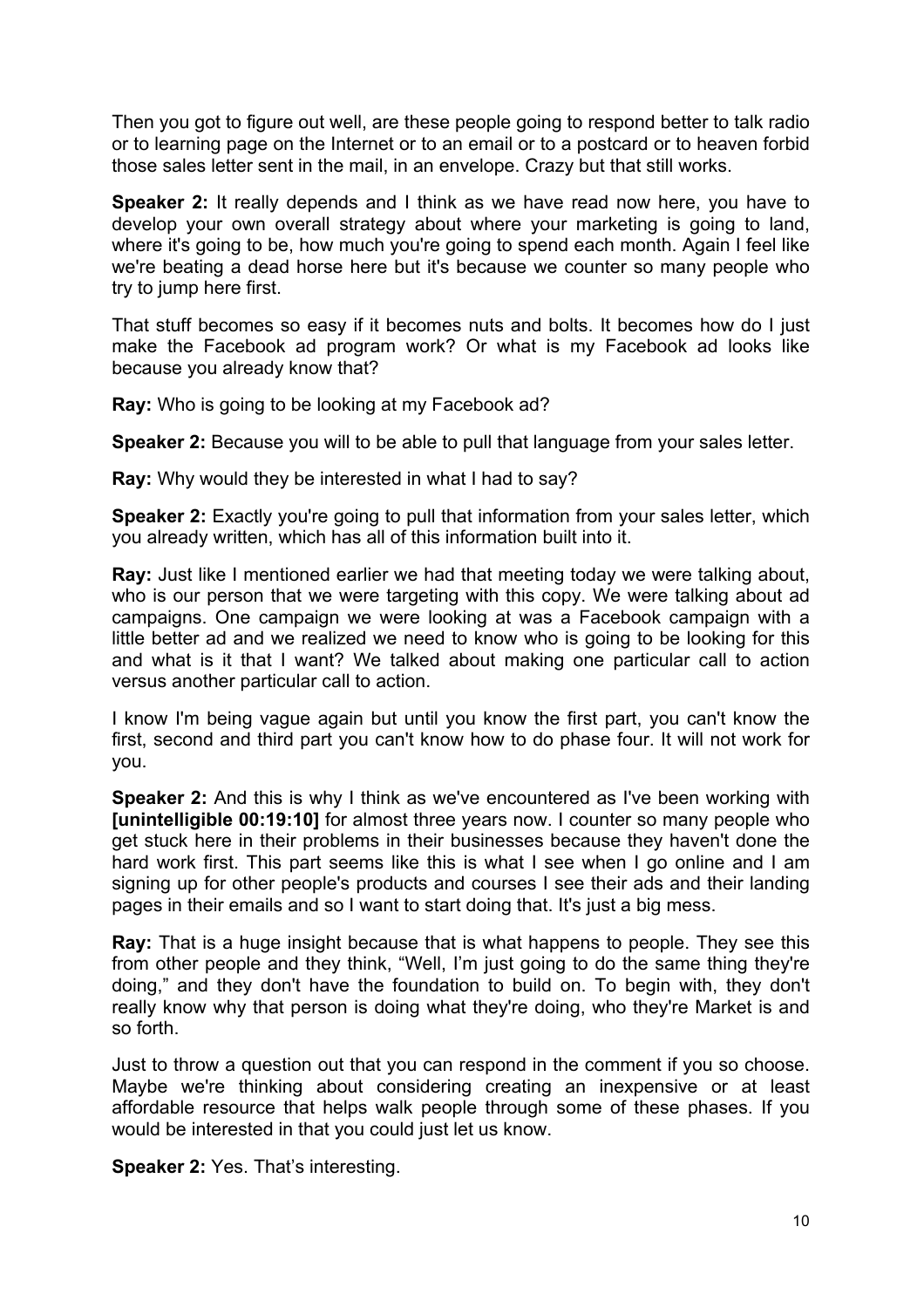**Ray:** It's only gotten this far, we don't have a master plan on the drawing table.

# **Speaker 2:** No.

**Ray:** Trust me we have no master plan. We've got plans to keep us busy right now, but it's something we've been thinking about. Because we feel like we want to do something for people who are just getting started or who've been trying to get started for a long time and thrown a lot of money down the money hole and are thinking, "I would like to do something that works."

**Speaker 2:** Yes. We just like to be older. What we'd like to develop some sort of a ladder or something that people can easily grasp onto and say, "Okay, this is what I need to do. This is what I need to work on; this is what I need to invest in right now." I need to invest in market research or whatever, but what all this does do in phase four is with ad strategies, emails, learning pages, is it leads to because it dovetails right into phase five.

**Ray:** Right. Because now, when you get to phase four you've got all this other stuff figured out. You've got a system running where money's coming in. You're putting money out for marketing and more money is coming in in sales and you're making what's called a profit.

# **Speaker 2:** Yes.

**Ray:** This is good in business.

**Speaker 2:** And so phase five is systemize and optimized and we're going to get into that, but I don't want to go super into it yet but you've got to track all that information whether or not it's working.

**Ray:** So we'll talk about that next week, "How to systemize and optimize your enterprise." Enterprise come in.

# **Speaker 2:** Enterprise.

**Ray:** Enterprise do you read me?

**Speaker 2:** All right. If you find this podcast helpful and you'd like to help other people discover it, please subscribe to it at iTunes, give us a rating. You put your real name in your website and the text review itself. There's a good chance you'll be mentioned on this podcast. We're also on Stitcher, so you can find us there, if you prefer that. Make sure to connect with Ray on Facebook, Twitter, Google+, and LinkedIn.

And if you like the transcript, just go to the website Episode 246*,* so rayedwards.com 246 and you will find the transcript. Next week will be systemizing and optimizing your enterprise.

# **Speaker 2: [unintelligible 00:21:55]**